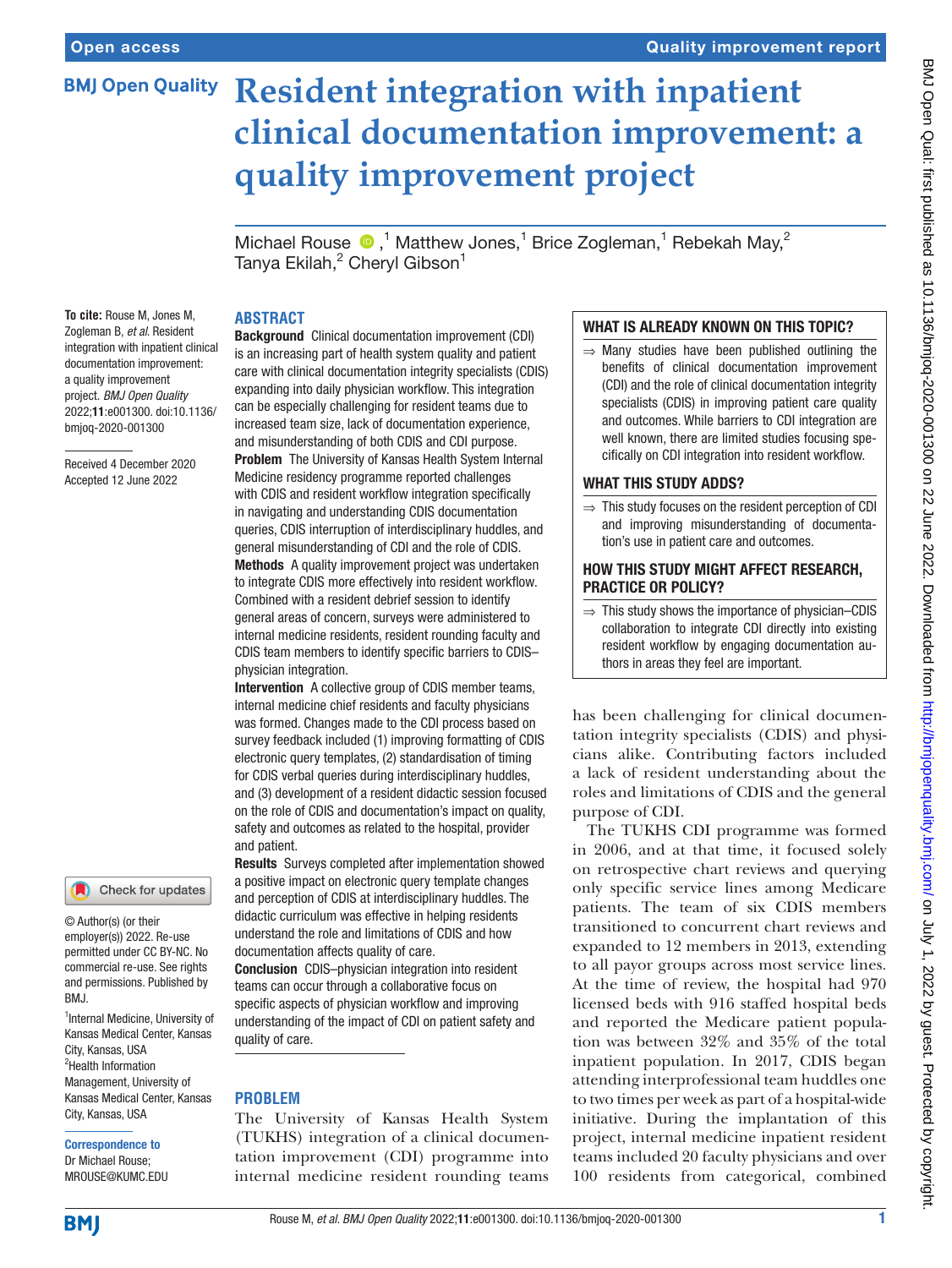med–psychiatry and various preliminary designations. Documentation on these teams was generally completed by residents with attestations by the faculty. The primary method for CDIS documentation query distribution was through secure email delivered to the resident as the primary recipient and copied to the faculty physician, which included the current documentation and clarification question.

In the fall of 2018, a resident debriefing session was held due to increased frustrations with CDIS and the documentation query process. Residents specifically identified concerns related to the CDIS documentation queries, CDIS interruption of interdisciplinary huddles, and general misunderstanding of CDI and the role of CDIS.

#### **Electronic queries**

Residents reported challenges related to the query template used by CDIS, both in understanding the specific question being asked and in interpreting what additional information was needed. Further comments focused on query content, namely, misunderstanding the difference in coding and clinical terminology, the purpose for additional diagnostic quantifiers (ie, specific stage of chronic kidney disease), and perception of CDIS focus on non-acute diagnoses such as obesity and malnutrition.

#### **Interdisciplinary huddles**

Occurring daily, these team meetings coordinated by Social Work and Nurse Case Management with attendance by faculty physicians, resident physicians, pharmacy, and nursing are intended to be brief touch points focused on each patient's discharge plan and needs. When present, CDIS would ask verbal documentation queries as each patient was being discussed. Many felt this was not relevant to the discharge planning purpose of the meeting and additionally caused delays in nurses resuming patient care. Similar to electronic queries, residents reported difficulty in interpreting what additional information was needed.

#### **CDI and CDIS understanding**

No formal educational process existed for physicians about the role of CDIS, documentation regulations, or application of CDI. Consequently, residents perceived CDI, CDIS, and the queries as a primary means for financial gain, benefitting the hospital and their faculty physicians.

In response, our QI project aimed to improve physician-CDIS integration in the three main areas: (1) improving formatting of CDIS electronic query templates, (2) standardisation of timing for CDIS verbal queries in interdisciplinary huddles, and (3) development of a resident didactic focused on the role of CDIS and the effect of documentation on quality, safety, and outcomes as related to the hospital, provider, and patient.

#### **BACKGROUND**

CDI programmes have become an increasing part of the health system environment with CDIS teams, often consisting of specialty trained nursing, acting as liaisons between coders and physicians.<sup>[1](#page-5-0)</sup> CDIS team members review charts and identify gaps in documentation for conditions that were evaluated, monitored or treated during a hospitalisation.<sup>[2](#page-5-1)</sup> This documentation has traditionally been associated with patient acuity, complexity and illness severity in terms of payor reimbursement.<sup>[3](#page-5-2)</sup> However, the increasing impact of CDI has shifted beyond a financial focus and is now integrated into care quality, safety, clinical and research domains,<sup>[4](#page-5-3)</sup> health system planning, resource allocation and patient outcomes.<sup>5</sup> The incorporation of CDI programmes has been largely successful, with the collaboration between registered CDIS and physicians resulting in more accurate and complete documentation.<sup>[1](#page-5-0)</sup> As a result, CDI has been effective in identifying patient acuity and anticipated care needs.<sup>[6](#page-5-5)</sup>

While documentation is increasingly important in care quality, the process for providers can be difficult. One contributing factor is increased patient volume, care complexity, and expanding involvement of consultation and care teams. $5$  However, despite this increasing complexity, ongoing physician education in this area is often lacking<sup>[7](#page-5-6)</sup> and the use of the electronic medical record (EMR) for documentation can have negative impacts on patient care, workflow and satisfaction.<sup>[8](#page-5-7)</sup> Specifically, the perception of time spent in the EMR for documentation is reported as comparable to time spent in patient care, and more than time on placing orders, admission request calls, physical exams and procedures.<sup>[7](#page-5-6)</sup>

Frustrations with CDI can exist in the query process itself, often related to the disconnect between clinical terminology and the specific codes used to translate into diagnostic-related groups.<sup>1</sup> This process is further complicated with increasing complexity of coding terminology, number of diagnoses and changes in documentation language from International Classification of Diseases, [9](#page-5-8)th and 10th Revisions.<sup>9</sup> Clinically, there may be additional confusion related to ambiguity surrounding the exact definition of a diagnoses, $\frac{7}{7}$  multiple diagnostic criteria,<sup>10</sup> or evolving medical knowledge and diagnostic capabilities.<sup>4</sup> When these clinical and coding terminologies do not match, subsequent queries for documentation  $clarification$  may result<sup>[4](#page-5-3)</sup> and further escalate provider frustration.

Further, the strict guidelines that regulate CDIS related to query delivery may not be familiar to clinicians. This includes inability of CDIS to assume any condition or the inability to provide documentation themselves. There are also specific rules about how documentation must support objective findings and which type of provider must document.<sup>9</sup> Clinicians may assume they do not need to document a diagnosis already noted by another healthcare professional; however, groups determined for establishing diagnoses are limited to those such as physicians,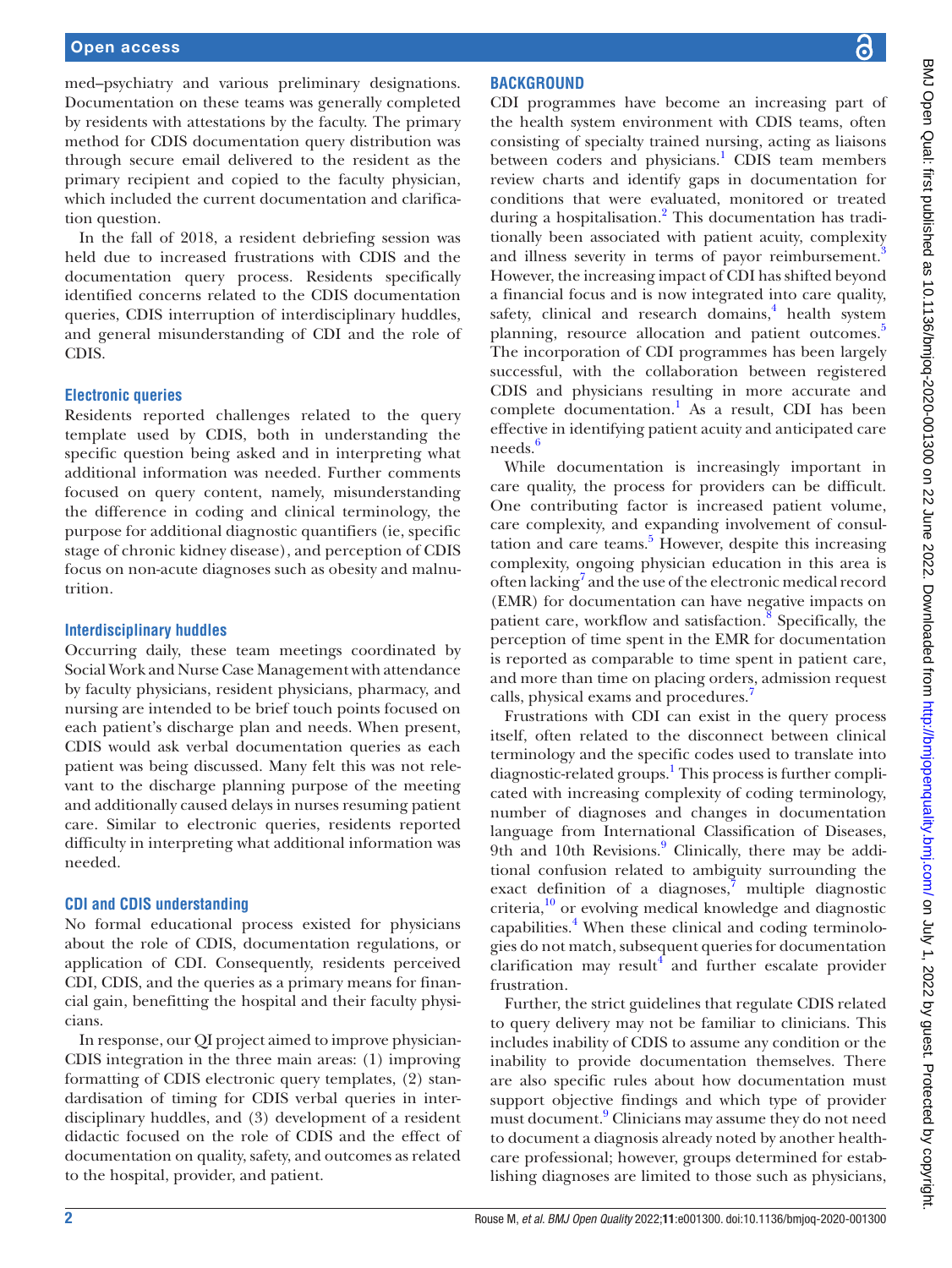physician assistants and nurse practitioners.[7 9](#page-5-6) This can present a challenge when appropriate assessment and diagnoses are documented by others, sometimes more qualified clinical providers (ie, wound care nurse) who are not part of these groups $2$  and consequently require documented confirmation by the primary provider.<sup>[9](#page-5-8)</sup>

Resident integration with CDI may be especially challenging. Similar to other groups, residents indicated negative perceptions of the EMR including reduction in patient time and care quality.<sup>[11](#page-5-10)</sup> Despite resident perception, residency may provide optimal timing for training. When surveyed about their knowledge of documentation practices, most emergency medicine residents felt they did not receive targeted or adequate training for documentation. However, most agreed that formal education on the topic should be provided due to its importance for future practice.<sup>[12](#page-5-11)</sup>

To improve clinician–CDIS integration, documentation experts identified the need to involve physicians, CDIS and coders in the process $13$  with expanded attention to groups who provide documentation, including resident trainees and advanced practitioners.<sup>14</sup> With each group involved, it is important to understand their unique needs to deliver a distinct approach to integration, $\frac{2}{3}$  including the adaptation into existing workflows and ongoing training for long-term success.<sup>[5](#page-5-4)</sup> Education should include identification of a CDIS champion as part of an interdisciplinary team and emphasise the importance of documentation, providing transparency with measurements and metrics that may be related to the process. $^{15}$  $^{15}$  $^{15}$  CDIS involvement in physician education is essential to bridge the gap with documentation deficiencies.<sup>1</sup>

Further, physician buy-in is necessary for a successful documentation improvement programme,<sup>1</sup> and this can be sought through deliberate implementation into their current workflow. This includes ensuring documentation queries are consistent with current clinical practice and evidence-based guidelines<sup>2</sup> and sending documentation queries while patients are still hospitalised.<sup>14</sup> Lastly, provider document template standardisation and the use of smart phrases can be helpful to reduce documentation burden or capture common documentation needs.<sup>1617</sup>

Finally, the impact of an educational curriculum can be beneficial for all stakeholders. Clinicians can learn and understand the impact of documentation on care provided while simultaneously recognising how it helps the health system more appropriately assist with resource allocation. $^{14}$  CDIS may benefit from reduced query delinquency, improved response rates and improved understanding of physician workflow.<sup>15</sup>

#### **METHODS**

Online surveys were distributed to internal medicine residents, faculty and CDIS team members at the time of the resident debriefing meeting and after the intervention was implemented. Survey items addressed electronic query clarity, huddles, and general physician understanding

of CDI and CDIS. Survey questions related to electronic query clarity focused on template design as related to general ability to locate and understand the questions being asked. Huddle questions inquired about preference for CDIS members at team huddles, preferred timing of query discussion and ability to understand verbal queries. Questions related to physician understanding of CDIS roles were generalised to physician-perceived understanding of how CDI impacts the hospital, the provider and the patient.

Descriptive statistics were calculated for survey respondent characteristics and responses to survey questions.  $\chi^2$  tests were performed to evaluate differences between preintervention and postintervention survey responses. RedCap, a Health Insurance Portability and Accountability Act (HIPAA) compliant web-based application was used to collect and manage study data.<sup>[18](#page-5-16)</sup> All analyses were conducted using SAS V.9.4. Statistical significance was determined at the 0.05 level.

#### **INTERVENTION**

Following completion of pre-intervention surveys, a collaborative group was formed among CDIS member teams, internal medicine chief residents and faculty physicians. Interventions were assigned to three main themes based on feedback from surveys: (1) improvement of clarity of CDIS electronic queries; (2) standardisation of huddle timing of CDIS verbal queries; and (3) improvement of understanding of CDIS roles, limitations and overall CDI impact. Interventions were implemented on 1 July 2019 to coincide with residency onboarding and transition.

#### **Electronic queries**

CDIS query formatting was first reviewed. The template was reorganised and modified to ensure provider ability to quickly find and understand the question being asked. CDIS leadership confirmed updates adhered to their regulations and confirmed ability to standardise use among all CDIS members.

#### **Interdisciplinary huddles**

Most providers preferred verbal queries delivered at the end of huddle to avoid interruptions. CDIS leadership confirmed the end-of-huddle objective. Per additional requests, paper handouts were provided to residents that summarised the verbal queries discussed at huddle.

#### **CDI and CDIS understanding**

To improve understanding, a didactic session was developed for residents to increase understanding the roles and limitations of CDIS as well as documentation's impact on the hospital, the patient and the provider. Hospital impact discussion included patient acuity, outcomes and mortality, readmissions, allocation of resources and hiring. Patient impact discussion focused on transitions of care and placement, hospital-acquired conditions and complications, and value-based care. Additional impact on the provider included safety in care transitions and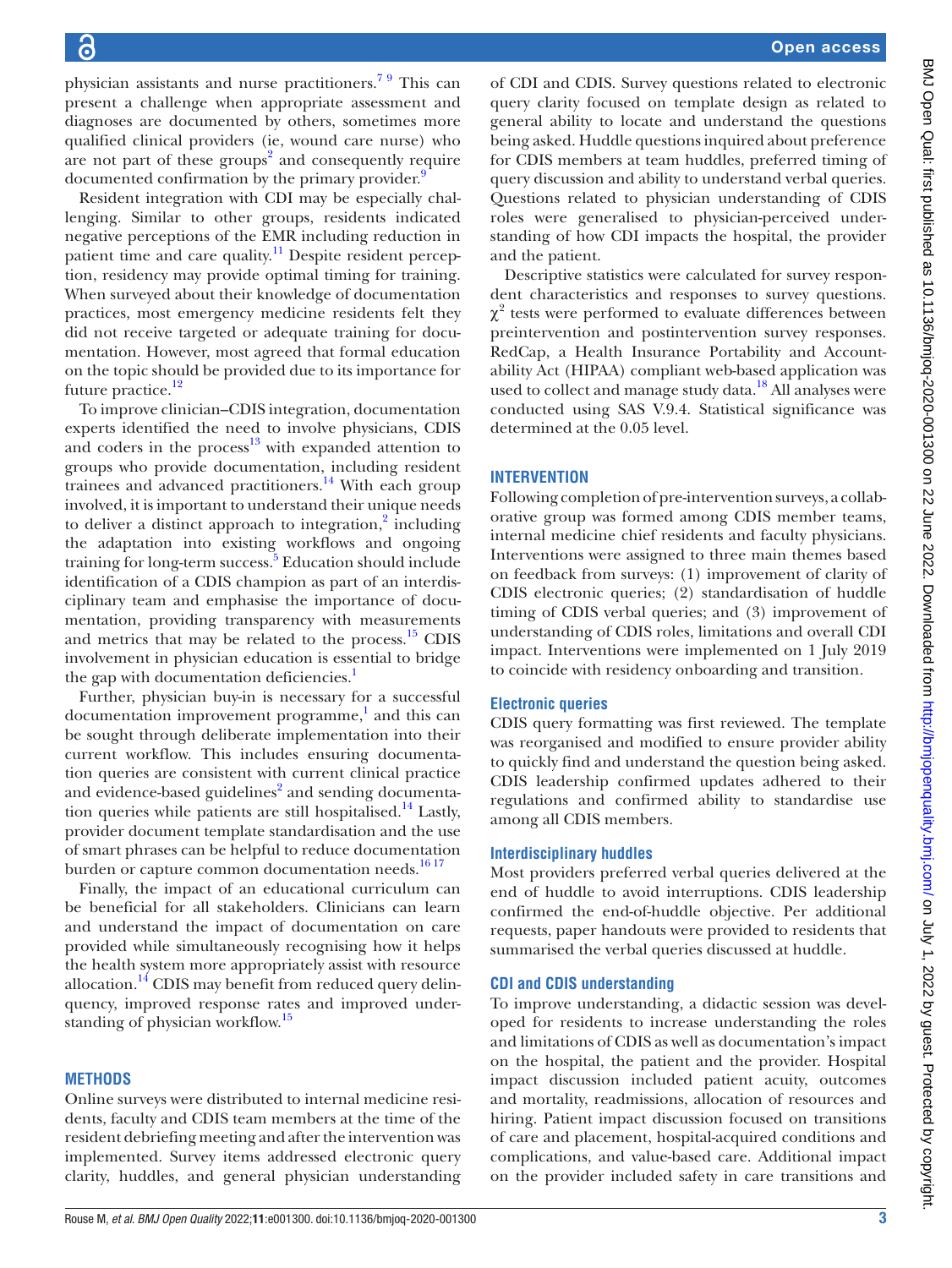handoff, and the setting safe patient census for rounding and cross coverage.

Clinical scenarios were created to specifically address resident misunderstanding of query content. Changes in anticipated severity of illness, risk of mortality and length of stay were demonstrated through simple modifications such as interchanging coding and clinical terminology, the use of diagnostic quantifiers (ie, chronic stage of kidney disease) and appropriate documentation of nonacute diagnoses such as obesity and malnutrition.

Content was developed with CDIS team members who were present at all lectures to familiarise residents with their roles and limitations including regulations that govern the query process, the differences in coding and clinical terminology and the physician role in affirming diagnoses that may be already present in the documentation of other provider groups.

Lectures were held in the first 4 weeks of the academic year to help new interns and transitioning senior residents understand the specific role of CDI in their workflow.

#### **RESULTS**

Preintervention surveys were completed by 8 of 20 faculty (40%), 64 of the 107 residents (60%) and 18 CDIS (100%). For electronic queries, when asked if the form was easy to navigate, 37.5% of faculty and 18.3% of residents agreed or strongly agreed compared with 66.7% of CDIS. When asked if the question in the query was easy to understand, 50% of faculty and 24.2% of residents agreed or strongly agreed ([table](#page-3-0) 1).

For huddles, when asked if having a CDIS presence was helpful, 25% of faculty and 37.7% of residents agreed or strongly agreed compared with 76.5% of CDIS. For verbal queries, 75% of faculty agreed or strongly agreed the question was easy to understand compared with 44.1% of residents [\(table](#page-3-0) 1). Most faculty (87.5%) and residents (74.4%) preferred query discussion at the end of huddle.

For resident understanding of documentation impact, only 11.1% agreed or strongly agreed in understanding of the impact on the patient contrasted with 34.1% indicating understanding of impact for their faculty and 95.4% indicating understanding of impact for the hospital. When residents were asked specifically if CDI helps them take care of patients, only 14.3% agreed or strongly agreed ([figure](#page-4-0) 1). While limited, comments about impact on their faculty and the hospital were tied to billing and reimbursement.

Post intervention, surveys were completed by 7 of 20 faculty (35%), 41 of 111 residents (37%) and 13 of 18 CDIS (72%). For the updated electronic query template, ease of navigation and ability to understand the question being asked improved for all groups. For huddles, the

<span id="page-3-0"></span>Table 1 Comparison of preintervention and postintervention perception of electronic query navigation and understanding, perception of CDIS presence at huddle, and ability to under

|                                               | Group            | Preintervention<br>N % agreement | <b>Postintervention</b><br>N % agreement | $\chi^2$ (df=1) | P value |
|-----------------------------------------------|------------------|----------------------------------|------------------------------------------|-----------------|---------|
| Electronic query: ease of<br>navigation       | Faculty          | 8<br>37.5                        | $\overline{7}$<br>71.4                   | 1.73            | 0.1888  |
|                                               | <b>Residents</b> | 60<br>18.3                       | 41<br>29.3                               | 1.66            | 0.1981  |
|                                               | <b>CDIS</b>      | 18<br>66.7                       | 12<br>83.3                               | 1.02            | 0.3318  |
| Electronic query: ease of<br>understanding    | Faculty          | 8<br>50.0                        | $\overline{7}$<br>100                    | 4.77            | 0.0289  |
|                                               | Residents        | 66<br>24.2                       | 41<br>46.3                               | 5.61            | 0.0178  |
|                                               | <b>CDIS</b>      | 18<br>66.7                       | 12<br>85.7                               | 1.02            | 0.3318  |
| Huddle: Benefit of CDIS Presence              | Faculty          | 8<br>25.0                        | $\overline{7}$<br>85.7                   | 5.53            | 0.0187  |
|                                               | <b>Residents</b> | 61<br>37.7                       | 41<br>61.0                               | 5.33            | 0.0210  |
|                                               | <b>CDIS</b>      | 17<br>76.5                       | 13<br>61.5                               | 0.78            | 0.3765  |
| Huddle: ease of verbal query<br>understanding | Faculty          | 8<br>75                          | $\overline{7}$<br>85.7                   | 0.27            | 0.6047  |
|                                               | Residents        | 59<br>44.1                       | 41<br>70.7                               | 6.95            | 0.0084  |
|                                               | <b>CDIS</b>      | 17<br>76.5                       | 11<br>58.8                               | 1.47            | 0.2250  |

CDIS, clinical documentation integrity specialists.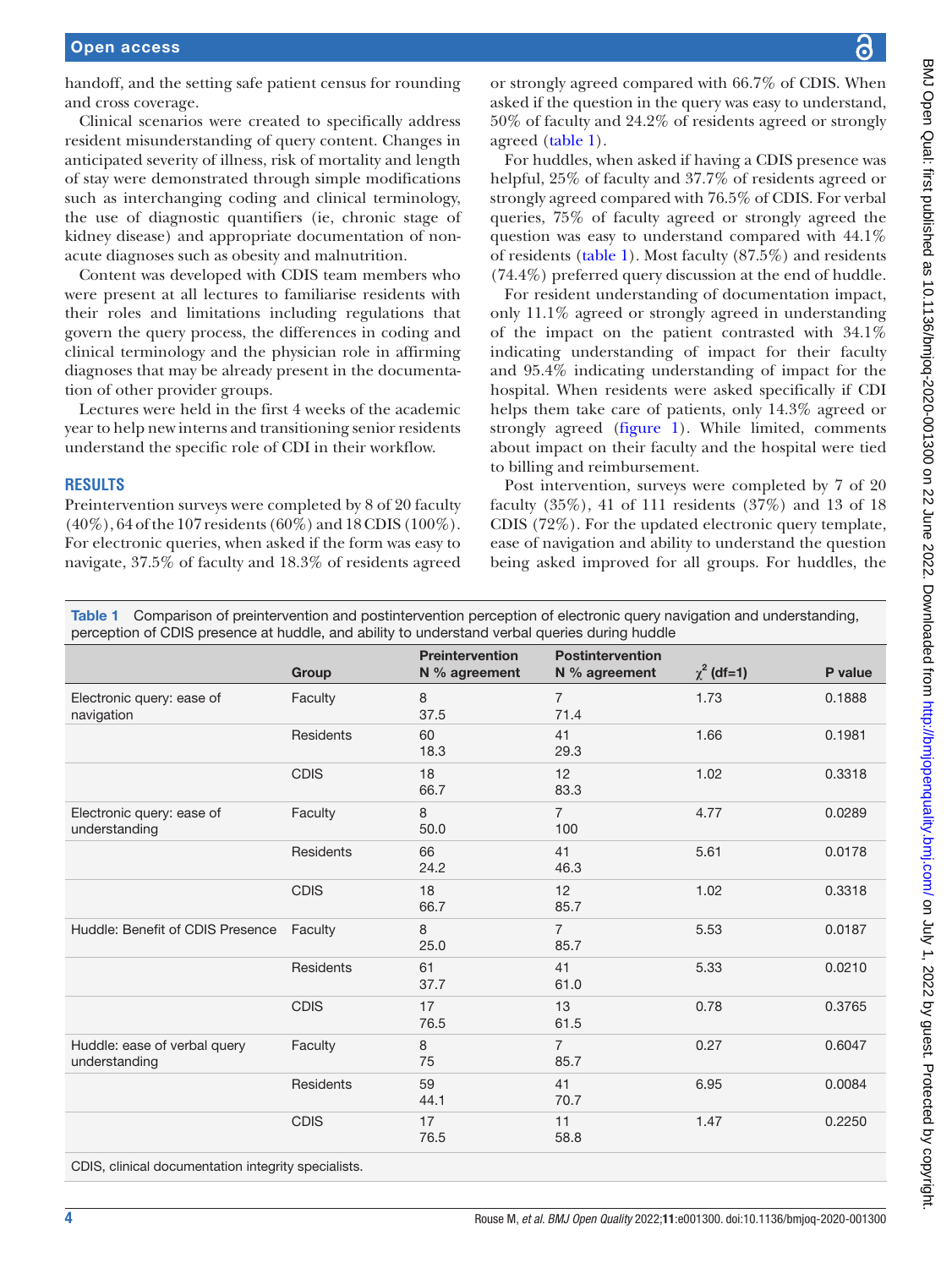

<span id="page-4-0"></span>Figure 1 Resident predidactic level of agreement about the importance of documentation on the impact of the patient, the provider and the hospital. Note: not all residents were asked if documentation helps my faculty. CDI, clinical documentation improvement.

majority of faculty  $(85.7%)$  and residents  $(61%)$  agreed or strongly agreed CDIS presence at huddle was helpful. During huddles, most faculty (85.7%) and residents (70.7%) agreed or strongly agreed the verbal queries were easy to understand ([table](#page-3-0) 1). Most faculty and residents (52%) reported end-of-huddle CDI discussions were occurring often or always.

Of the residents who attended the didactic sessions, the majority indicated an improved understanding of documentation impact on the patient (78.8%), physician (69.7%), hospital (87.8%) and improved understanding of the CDIS role (66.7%) [\(figure](#page-4-1) 2). Regarding future training, all faculty (100%) and most residents (58%) felt that ongoing meetings with CDI to review coding and terminology would be beneficial.

# **DISCUSSION**

# **Summary**

Overall, our planned interventions were successful in meeting our goals by aligning our interventions with the recommendations of others, specifically creating a CDIS–physician collaborative team.<sup>[1 13](#page-5-0)</sup> The inclusion of



<span id="page-4-1"></span>Figure 2 Resident postdidactic assessment in understanding documentation impact on the patient, the provider, the hospital and role of CDIS (n=33). CDI, clinical documentation improvement; CDIS, clinical documentation integrity specialist.

residents' views was essential for implementing changes and understanding of CDI unique to our group. $2^{14}$ 

For queries, most physicians during preintervention felt the electronic query was difficult to navigate or understand. After the intervention, physicians indicated a significant improvement to the template and reported greater clarity of query questions. Preintervention, most physicians did not agree that CDIS presence at huddle was helpful. Post intervention, most physicians were favourable of CDIS at huddle. However, the timing of verbal query delivery was not consistent. For understanding of CDI impact, we found that before our intervention most physicians felt CDI primarily benefited the hospital, and the positive influence on patient quality, care and outcomes was less understood. Post intervention, residents felt the curriculum helped increase their understanding about both the role of CDI for the patient and provider and the role of CDIS, and they recommended didactic continuation.

#### **Sustainability**

Our curriculum has continued annually for each intern class through collaborative delivery with CDIS. The focus remains on documentation's beneficial effect on patient outcomes, safety and care quality. Similar to other investigators, we found that ongoing training and transparency are important.<sup>14</sup> As such, CDIS presence at these meetings is standard and essential to educating residents about their roles and regulatory limitations. Similar to other reports, our residents indicated low familiarity with documentation impact prior to residency.[12](#page-5-11)

The CDIS–physician collaborative team remains active where physician champions can address ongoing resident concerns and questions. Additional educational efforts from the CDIS team included resident handouts to prioritise queries common to internal medicine and intranetbased updates for updates and trend that affect the larger Health System.

Beyond educational interventions, change has continued to improve workflow. Despite the creation of a new electronic query template, there were still challenges with consistent use among CDIS. Electronic queries are now delivered exclusively through the EMR rather than email, which has streamlined the process. Smart phrases were developed to autopopulate common queries that often are overlooked, such as malnutrition and obesity.

For huddles, paper handouts requested by residents were attempted for a brief period but were later abandoned due to time constraints. Since the project started, CDIS no longer attend interdisciplinary huddles, instead focusing on improving improve timeliness of predischarge query delivery.

#### **LIMITATIONS**

There are limitations to this study. Small sample sizes and low response rates were noted in both surveys. However, we feel that the responses reflect the general opinions of